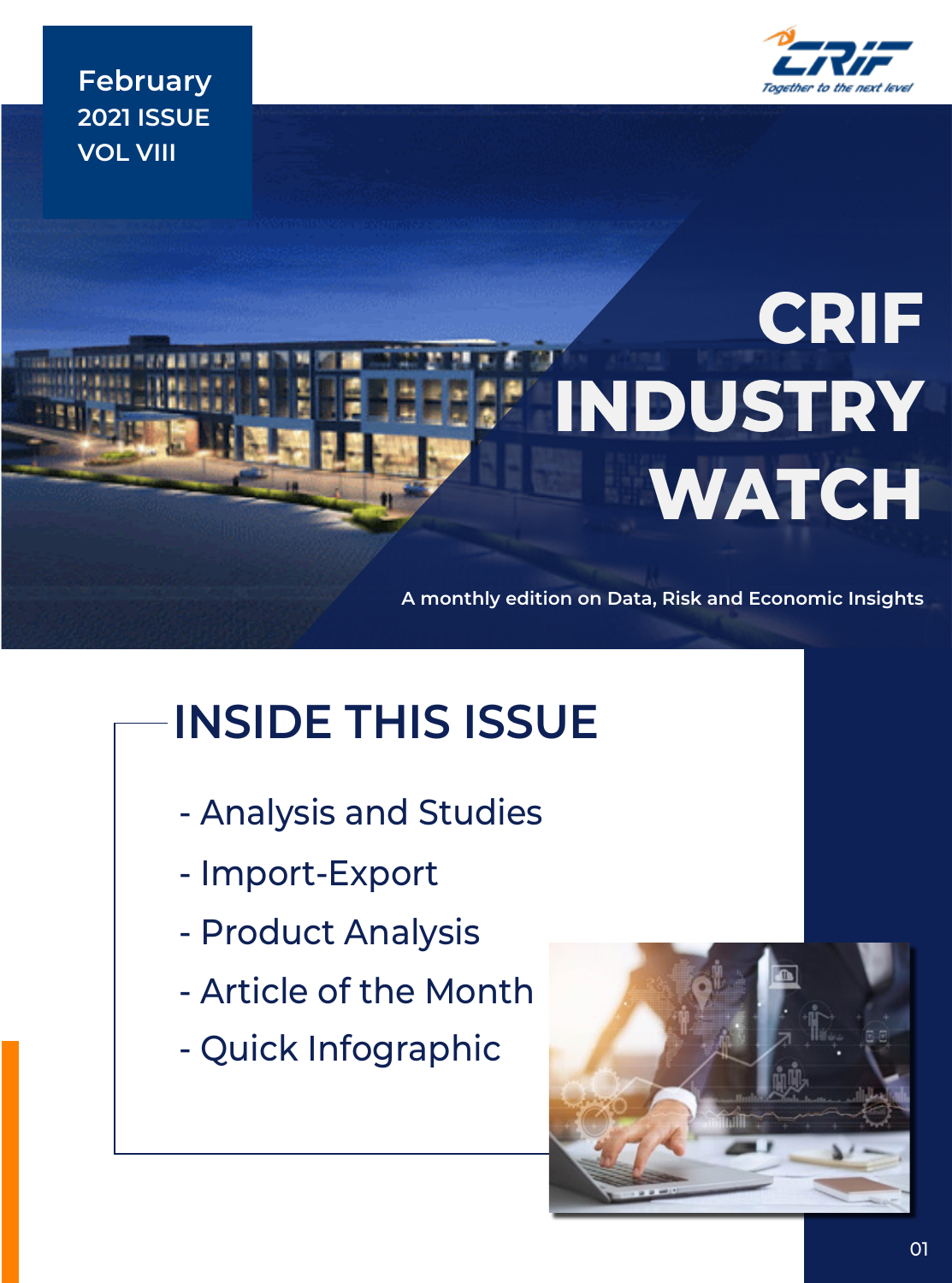### **Analysis and Studies**

### **CRIF Italy: Companies in Italy during Covid-19 focus on food industry**



A recent study produced by CRIF Ratings about financial impact coming from lockdown related to Covid-19 on Italian industries shows that 44% of SME is facing current scenario starting from a an overall situation with a poor liquidity with few rooms in dealing an emergency situation. In particular, specifically in cyclical industries, current crisis could have a very high impact.

From CRIF Industry Outlook, CRIF Monitoring center analyzing main industries before, during and after Covid-19, some industries are showing a totally different scenario and against trends. This is the case of Food area.

Food Industry is showing very good results due to a rise record related to expenses for food. In this period, Italians are cooking more than in the pastwith a consequent increase in purchasing of flour and baking products. Italianpeople is stocking up food: in the cart, more than in the past, there are frozen products, long-lasting products and multi packs.

There's no guarantee that this trend will continue also in the future, when lockdown period will be ended, as probably a lot of people will be back to pre-Covid standards of purchasing. This is reported by CRIF Monitoring center "Lockdown, how and why is changing our lives", released by CRIF and Nomisma considering a representative sample of purchases in households.

#### **Food Industry at a Glance**

Based on a CRIF Ratings analysis, overall food chain value is around 350 billion euro, 15% of the Italian corporate companies.

Agri-food industry is composed by around 1.3 million of companies, with 3.7 million of workers, one of the main pillar of Italian economy: more than 50.000 companies are reporting a turnover over 100.000 euros.



Considering new index developed by CRIF to better understand most important topics related to current economic cycle, agri-food is positioned with a good propensity to internationalization and innovation.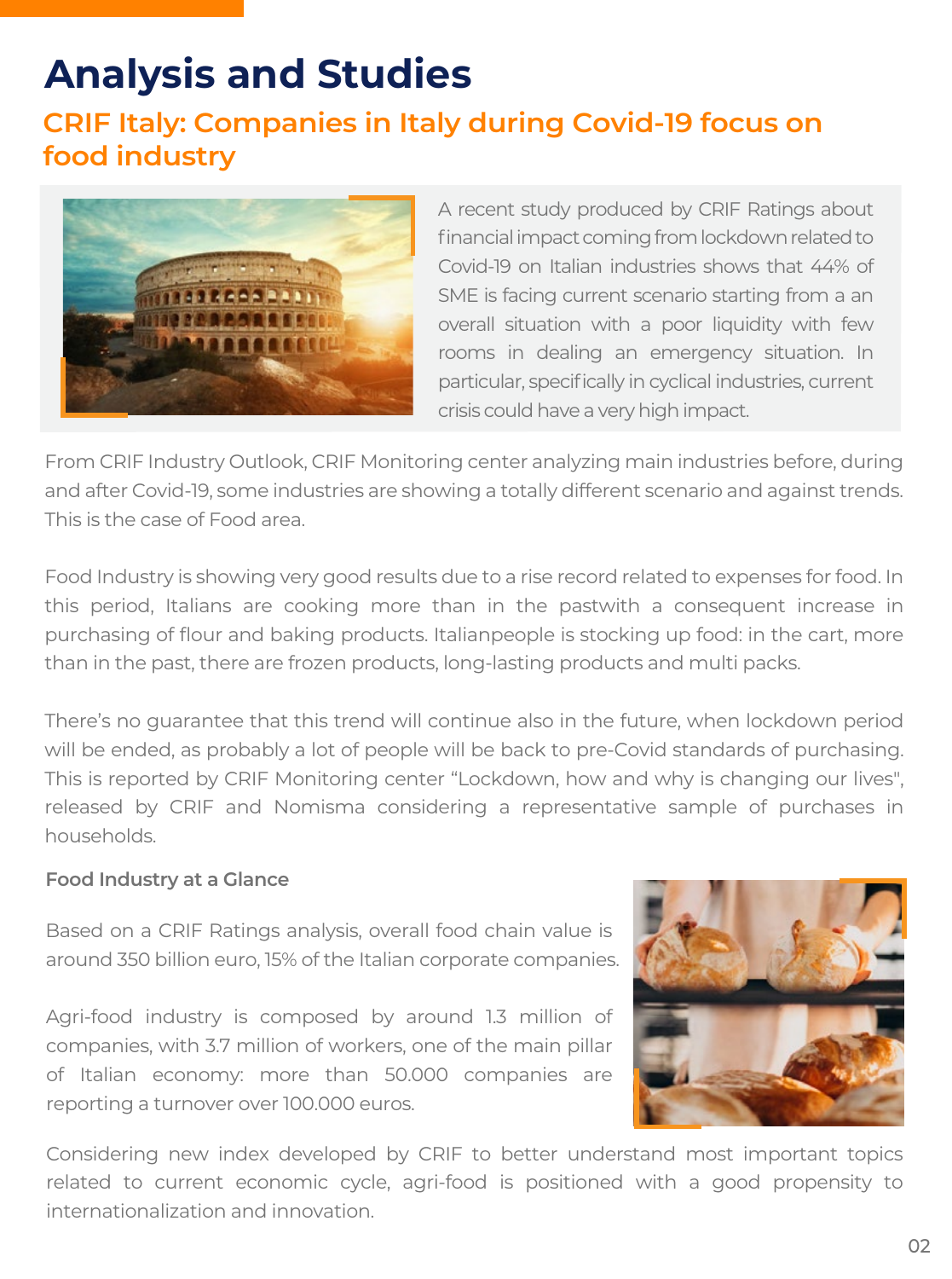Internationalization: on a scale from 1 to 5 (1 highest level and 5 lowest level) is positioning Agri-Food at 2.5, it means a high internationalization level.

Innovation: on a scale from 1 to 5 (1 highest level and 5 lowest level) is positioning Agri-Food industry at 3.2, it means a medium innovation level.

This is why Food industry will be more and more one of the leading sector for the Italian economy restart. From financial point of view, is reported a very low impact from lockdown as no affected by a stop in production and purchasing. At the same time, it will be an area that could benefit of stable consumption rates able to support future investments.

### **Import-Export Snapshot**



### **Top 3 Export Destinations (overall value \$30.2B)**





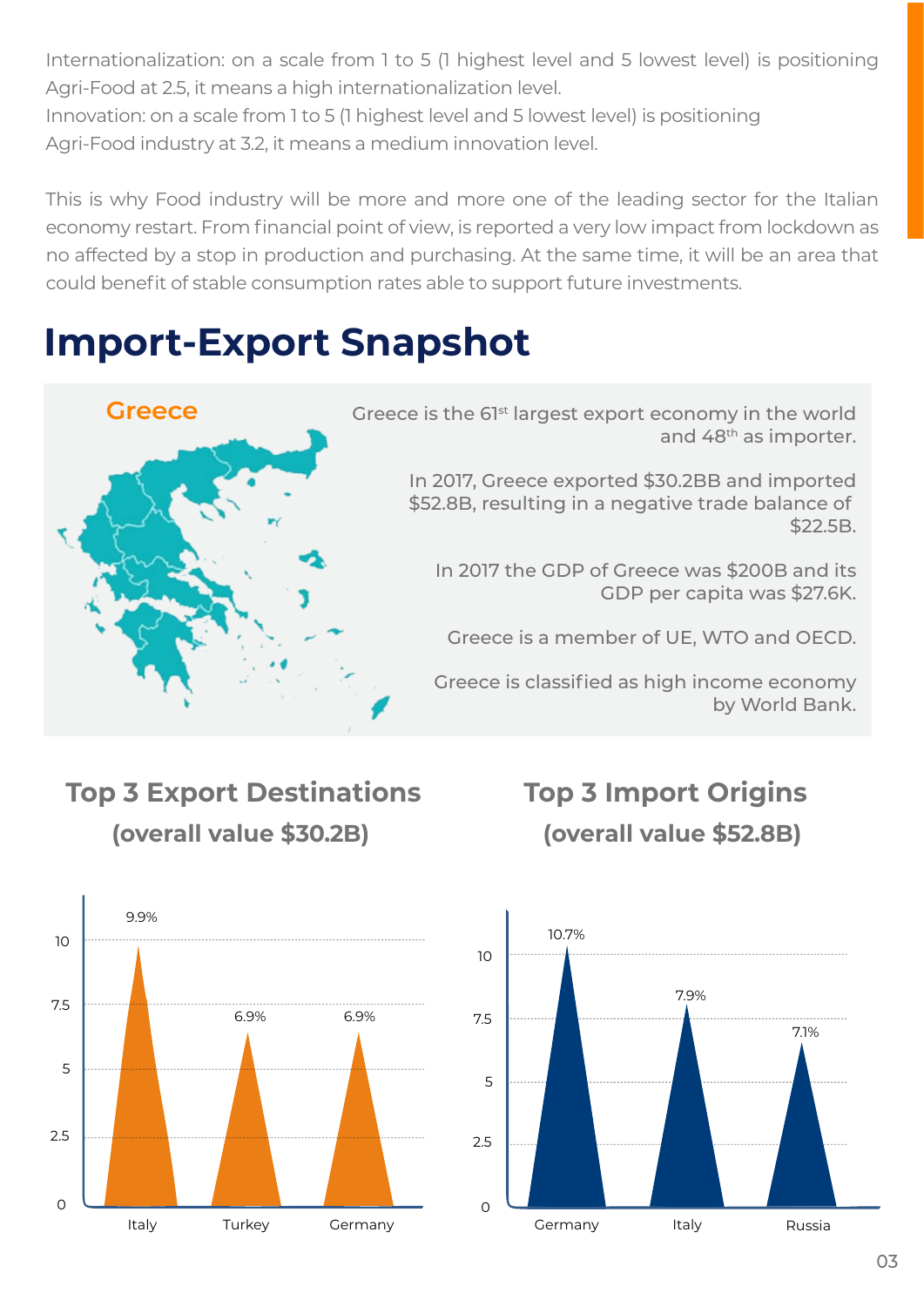### **Top 5 Export Countries Top 5 Import Countries**



SOURCE:https://oec.world/en/profile/country/grc/

#### **What does Greece Imports and Exports?**



SOURCE:https://oec.world/en/profile/country/grc/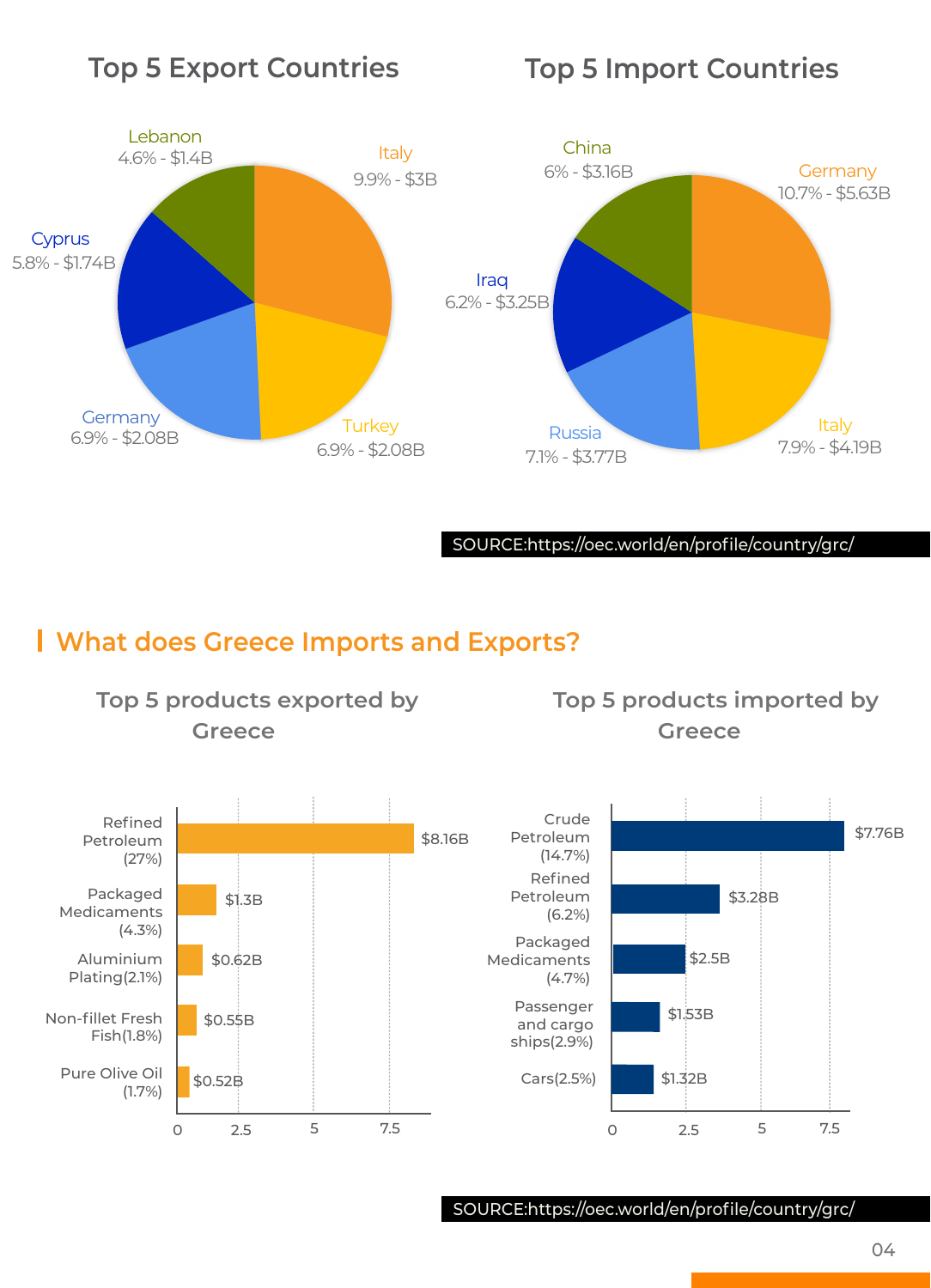# **Product Analysis**

#### **Clays Top Importer Italy**



- Clays are the 707th most traded product in the world.
- The value of total export amounts at \$1.97B.
- Italy imports for \$188M, which represents the 9.5% of the world total.
- The top Importers of Clays are Italy (\$188M), Germany (\$160M), the Netherlands (\$103M), France (\$80.7M) and Indonesia (\$76M).
- The top Exporters are the United States (\$351M), Ukraine (\$245M), China (\$223M), Germany (\$175M) and India (\$94.6M).

## **Article of the Month**

#### **International Evaluation processes in Emerging Markets: a challenge for worldwide markets**

Economy is now strongly based on interconnections between different nations, regardless crisis connected to Covid-19. No matter that relationships between countries are becoming stronger and stronger and, at the same time, due to a certain level of uncertainty, it is required to take business decisions using reliable information. This a fact that cannot be changed. This process is essential for every cross border relation, but absolutely necessary to deal with Emerging markets.

It's now very frequent that companies, including SMEs aren't not only playing in domestic markets but are having relationships with many countries. Following different waves, in the last 20 years, companies de-localized operations to get more efficient results with lower costs even if in some cases moved back to original countries.



Or, in order to improve supply chain avoiding any disruption, identify additional suppliers all around the world. Of course business expansion is the main purpose: starting selling outside domestic market is a huge opportunity of growth especially for mature markets and products.

Whatever is the reason for this process of moving business outside domestic borders, it's a fact that isn't something that can't be unplanned. Especially in current scenario where complexity, different legislations and rules on companies obligations and registration can be always taken into accounts. Successful cross border expansion is strictly linked to a specific behaviour: awareness.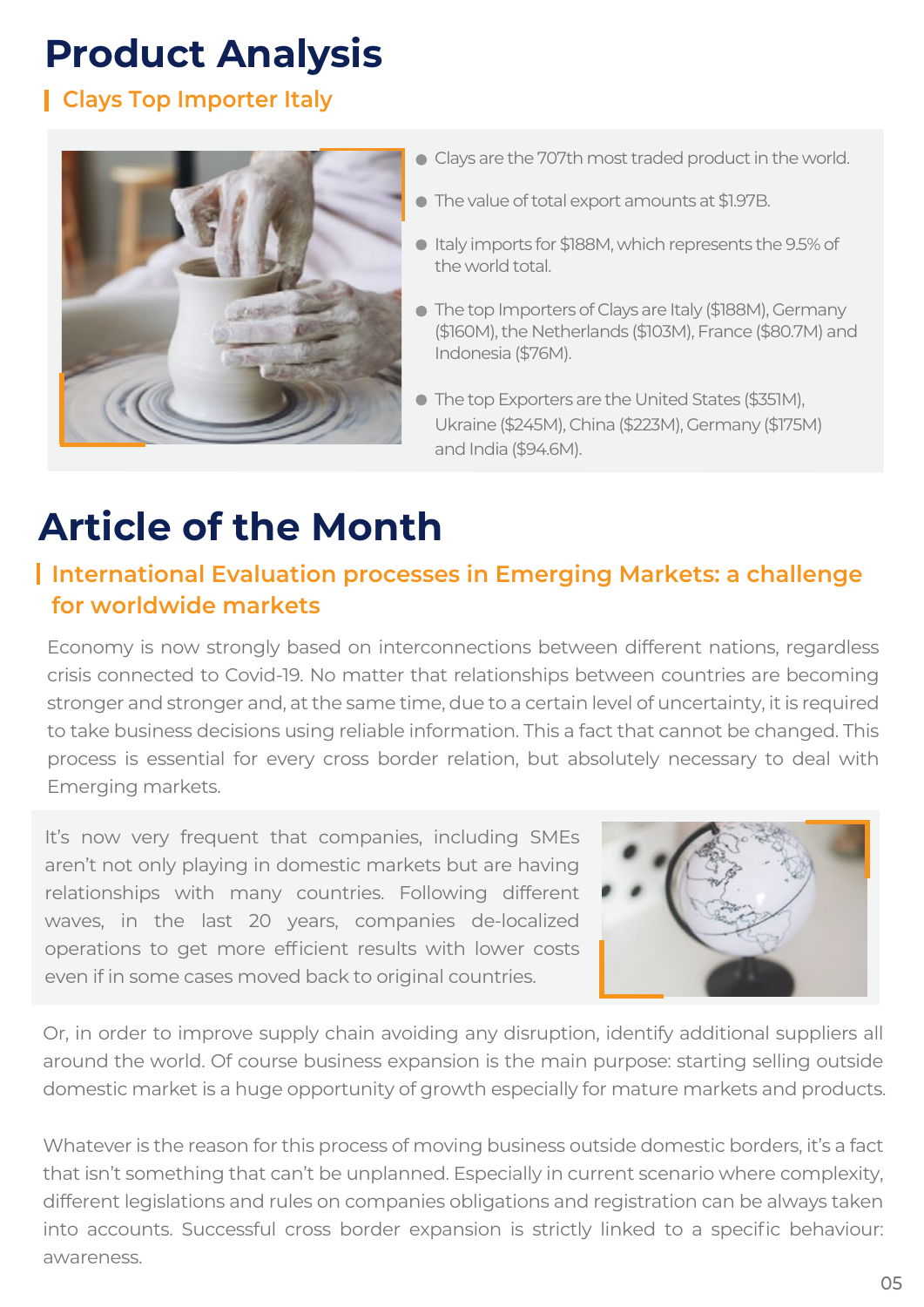This is true generally speaking for all countries but can assume a higher complexity for so called Emerging Countries. Opportunities can be huge and Western companies, both in Europe and US, are addressing their attention to Emerging countries as well as from supply point of view or as new customers.



Work with several suppliers all around the world means focus attention on how have some alternative players can reduce risks in production and, why not, focus on those business are paying a high attention on costs control leading towards better profits. In addition, for mature economies like Western countries, find out new partners, both suppliers and customer is vital to guarantee their survival and development.

It's clear that hidden risks are very often due to missing knowledge. Dealing with Emerging Markets isn't simple, this is due to several factors. From political instability that can affect macroeconomic, fiscal policies etc, to legislation, level of transparency and organization. Starting from legislations, rules related to companies can be very different in term of registration, negative events and business obliged to file balance sheet. One of the most critical point is related to transparency of the information.

Lack of transparency can be due to legislation, especially in a country with a low level of democracy. Letting aside this very complicated aspects, let's focus on processes, tools and organization in filing company's documents. Emerging Market are considered with ahigh data friction: data collection, updating and availability are presenting some issues.

**Data collection:** very often there isn't a public body collecting data at national level but only at regional/county level. In this scenario is very difficult to have an overall picture and different bodies are totally unlinked each other. Great part of processes are manual and time consuming.

**Data updating:** processes, due to data collection flows, data updating processes are slow and done manually. There aren't in place automatic systems for optimization.

Considering both data collection and updating, availability of information related to companies is under pressure. It means that is required a strong presence on the territory and at the same time a clear knowledge of local process in order to get reliable information helping trade processes.

This a crucial point: be able to access to business information partners in charge to guarantee most quality updated information in Emerging Markets suitable to deal with above difficulties in collecting information.

It's exactly the SkyMinder mission, CRIF portal of business information. Thanks to CRIF operations in Europe, Middle East and Far East Countries and very well established relationship with more than 30 local information providers, it's possible to offer fully updated and complete information always giving risk evaluation, information to assess a business partner.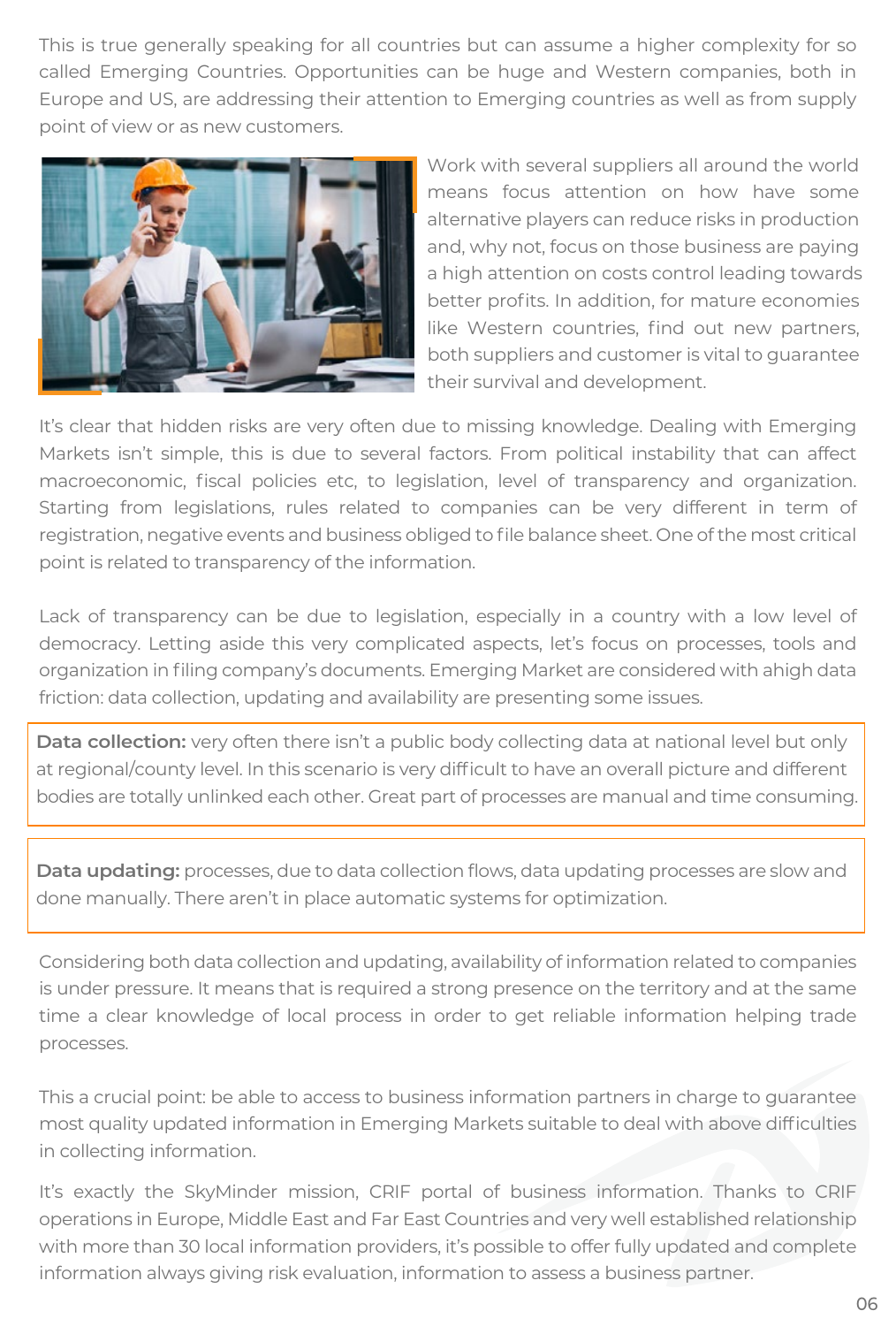

Business Information are delivered only if updated thanks to a fresh investigation process in charge to collect data in a scenario very complex. In addition, with score or rating systems with a credit limit is possible to improve decisional process.

Evaluate a Risk Profile of a company, in Emerging Market but not only, means to have a complete picture of the company itself, as well as potential future changes and country scenario.

SkyMinder can be consider as an international trade enabler, giving access to in-depth credit and financial data on companies all over the world with a set of solutions able to cover different risk assessment needs. Let's discover SkyMinder solutions:

**Credit Report and Slim Report:** firmographic information, risk assessment and credit limit. Then financial data, management, company structure and industry. Slim Report is a shorter version but with the same level of updating and quality.

#### **Monitoring Solutions**

- Full Monitoring: detailed notification generated when any change affects a company.
- Alert: short notification generated when any change affects a company.
- Planned Revision: worldwide available, allows to schedule in advance when receive an updated Report (monthly, quarterly, every 6 months or yearly).



**KYC Report:** it helps to understand the ownership of a company with Beneficial Owner and Shareholders.

**Extended Check Report and Compliance Check Report:** Extended Check Report integrates Credit Report to analyze involvement in money laundering, fraud, corruption, bribery or other criminal activities. Compliance Check on companies and persons is focused on financial crimes only.

**Cyber Risk Report:** evaluates how a company is exposed to a cyber attack

**EIU Country Risk Service and EIU Country Report:** forecast and outlook related to countries with macroeconomic indicators.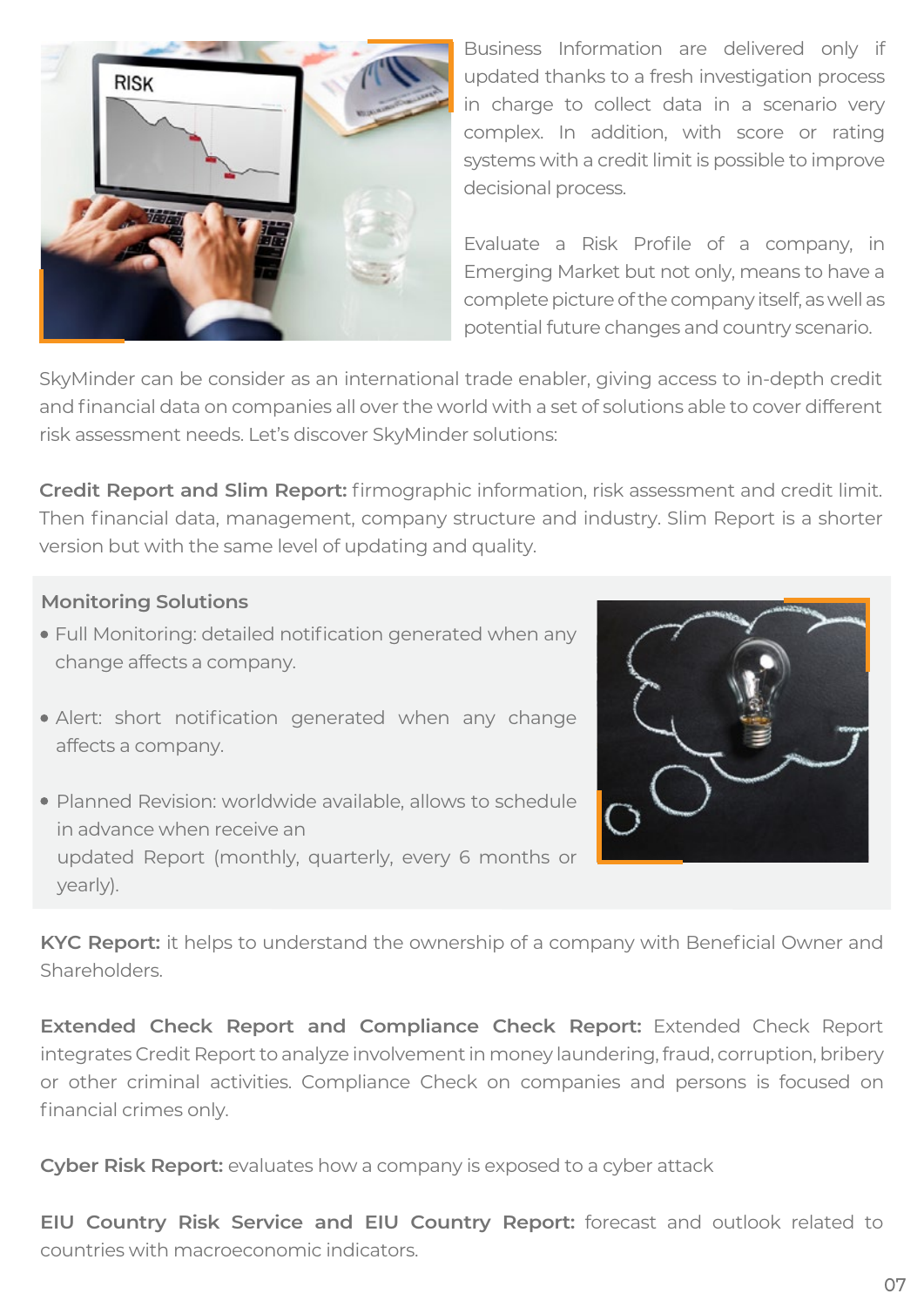# **Quick Infographic**

**Why you need CRIF's Business Information Report in 2021?**



### 4 habits that will help you build good business partnerships in 2021



A successful partnership is built on transparent terms agreed upon by both parties. It is important to ensure that your counterparts match with the vision and scope to run your supply chain smoothly.

Lay focus on the small details if you wish to build a good business partnership in 2021. A few simple habits will help in landing lucrative business opportunities this year.



Assess your risks in a timely manner to get an insight into your company's vulnerability with credit limits



Deep dive into the legal events of your potential partners to get a clear picture of their true nature and visions



Understand the financial strengths and weaknesses of your potential partners to stay one step ahead in cases of mishaps



Look into the historical data of your potential partner's company to evaluate their emerging trends

Stay one step ahead with CRIF's Business Information Report in 2021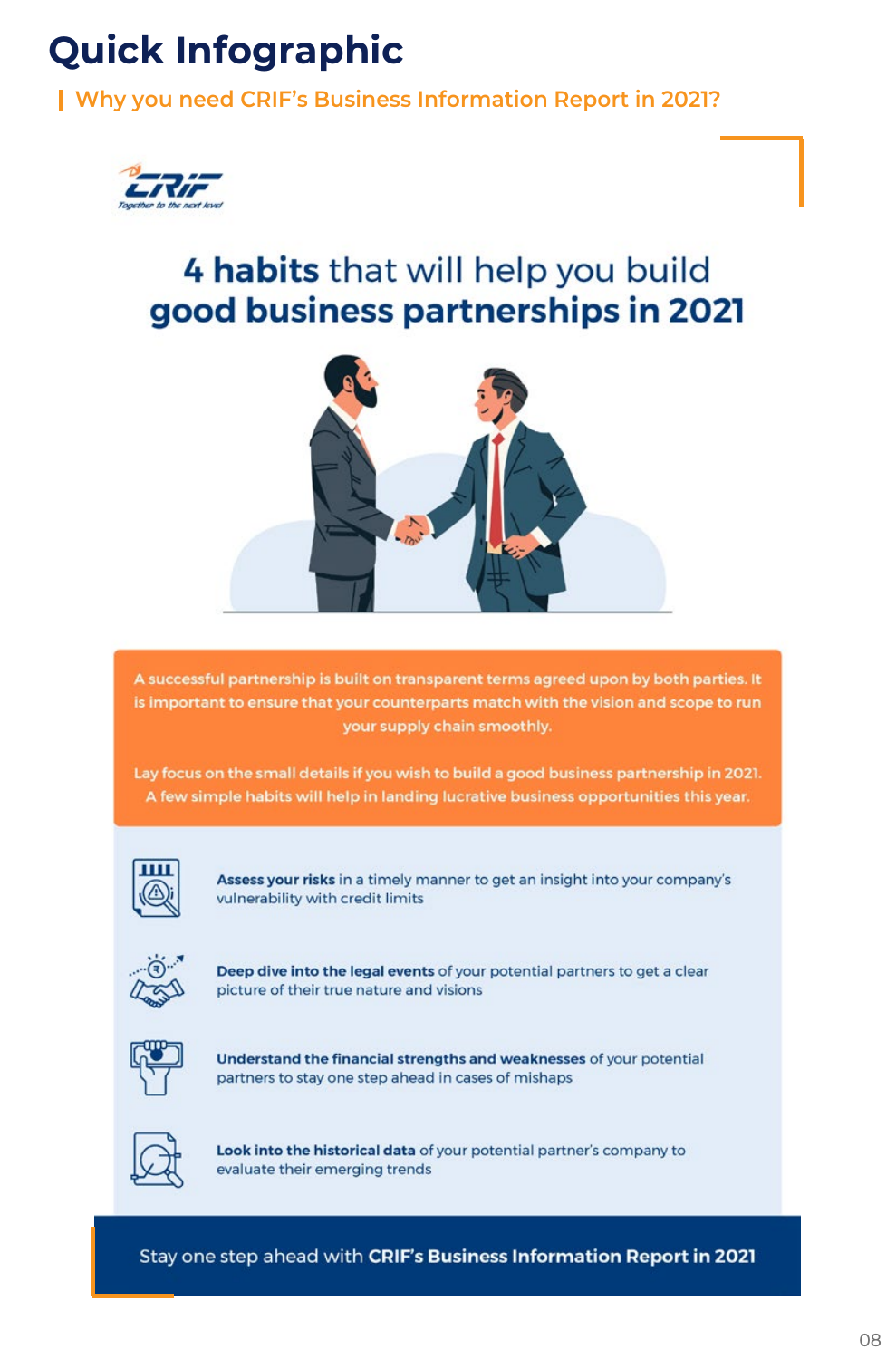### **About CRIF India**

CRIF India is one of India's leading provider of Credit Information, Business Information, Analytics, Scoring, Credit Management and Decisions Solutions.

CRIF's Business Information Report, commonly known as the BIR Report, is a new way of thinking about data and information and how they are linked to each other. Available in 230 countries and territories, CRIF'S Business Information Report contains up to date information collected from various data sources. The report helps in determining a company's profitability, financial trends, and risk. It also provides an in-depth profile of a company, including financial information, legal cases, history of business, ownership details, operational information, and details on related firms and special events that occurred in the past involving company management. It's an industry standard for evaluating both new and existing credit relationships, especially medium-to-high risk accounts. Additionally, it supports a company's other efforts, like marketing and purchasing.



### **CRIF India's Business Information Offerings**